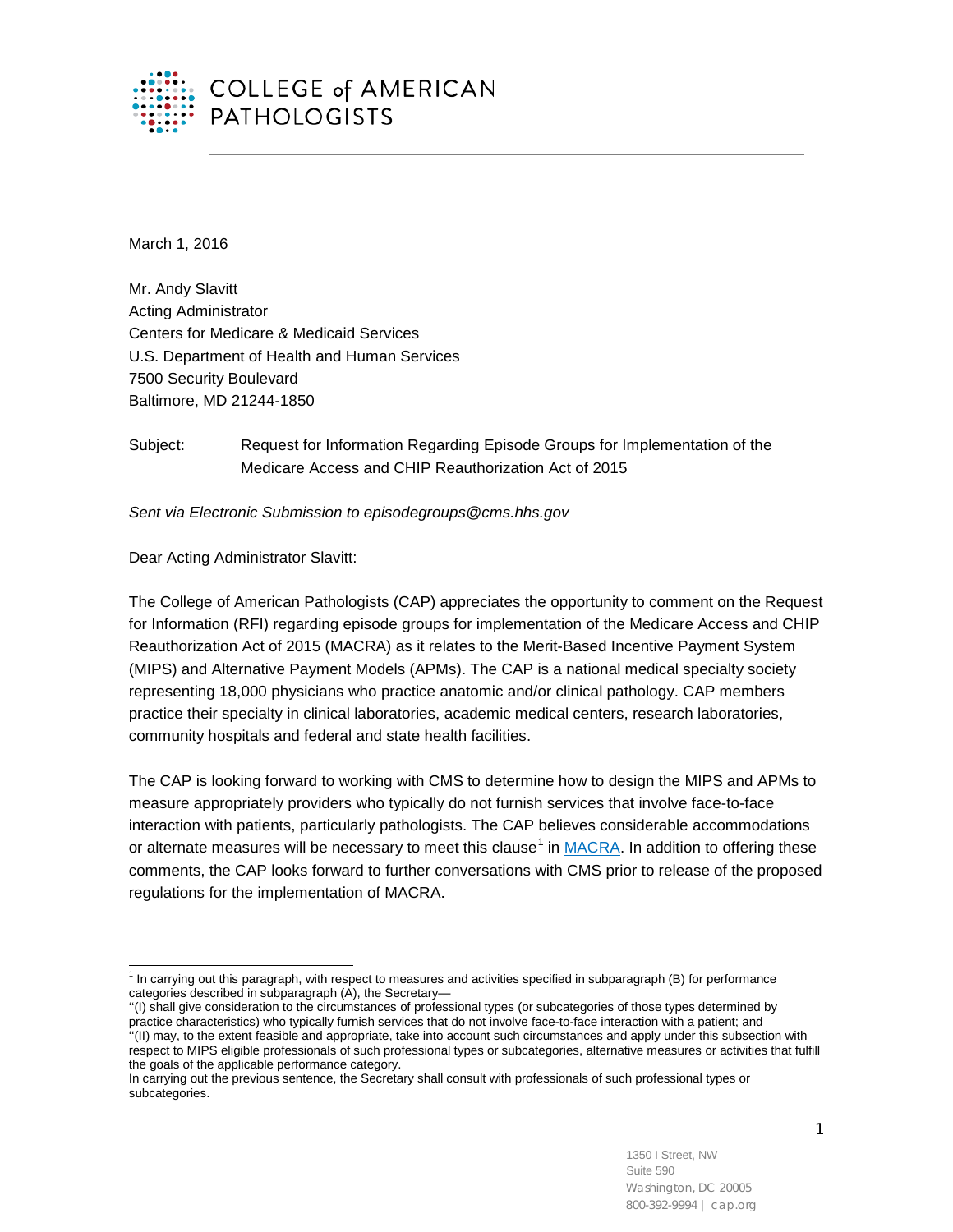

Pathologists are key members of the health care team and their efforts are critical to ensuring a quality laboratory - a necessary first step to providing patients with timely and accurate diagnoses. Pathologists have long been responsible not only for providing diagnosis for individual patients but for key global elements of care which effect the entire population of hospital patients (e.g. ensuring appropriate utilization of blood and blood products, ensuring rapid turn-around time of critical laboratory tests, validation of newly introduced laboratory tests and educating clinicians on their appropriate use, developing disease oriented laboratory testing algorithms and reflex testing pathways, guiding molecular and genetic testing necessary for personalized therapy of cancer patients, management of appropriate utilization of laboratory and pathology services and leading and participating in key hospital committees such as quality and infection control, tissue and transfusion, and cancer committees.)

These unique contributions to quality healthcare provided by pathologists and other hospital-based physicians may require a unique mechanism to measure resource use for purposes of MIPS and APMs. To address this issue, the CAP has previously sought to identify an alternative mechanism for calculating the value-based modifier (VBM) for pathologists in conjunction with our efforts to identify potentially relevant episodes of care that could be used in the calculation. However, the CAP's analysis of potential episodes of care that encompass pathology services *did not show significant variation* in the cost of pathology services relative to other costs over which pathologists exert little control.

While pathology spending alone does not represent a large portion of episode or alternative payment model spend, nor are pathologists responsible for much of the total cost of care, the extensive influence of pathology diagnosis and laboratory testing on clinical decision making uniquely positions pathologists to advance achievement of the goals of these models, particularly in minimizing inefficiencies through adaptation of evidence-based pathways to diagnosis, extending far beyond actual payments made to pathologists. In short, the challenge is that the cost of the pathology services themselves is both relatively invariant and substantially smaller than the effect of pathologists' interventions on downstream cost avoidance. The CAP believes that failure to take this into account would fail to mobilize significant contributions to the overall success of an APM.

The current VBM program is designed for primary care specialties and generally does not measure the value that pathologists provide to their patients; in fact, these measures generally presume the diagnosis is known, and attempt to measure the efficacy and efficiency of management. For obvious reasons, such measures are inapplicable to diagnostic physicians, none of the cost measures or outcomes measures applies to pathologists, and the attribution mechanism has been designed for primary care specialties. While pathologists routinely contribute to team-based care, it is difficult to account for their resource use under the current system. We hope that CMS takes this into consideration as it develops measures for resource use for MIPS.

> 1350 I Street, NW Suite 590 Washington, DC 20005 800-392-9994 | cap.org